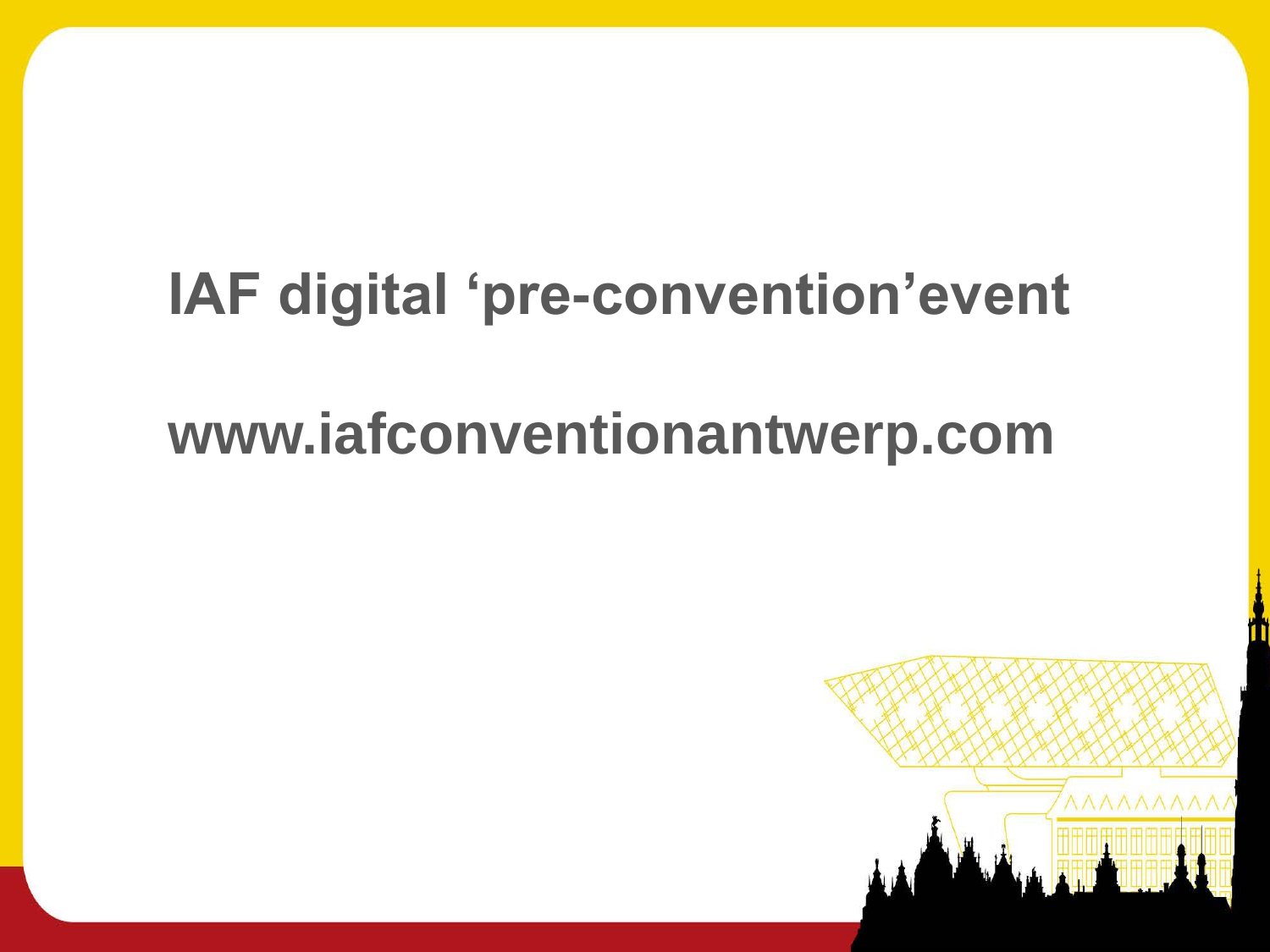# **Standard Convergence Initiative**

by



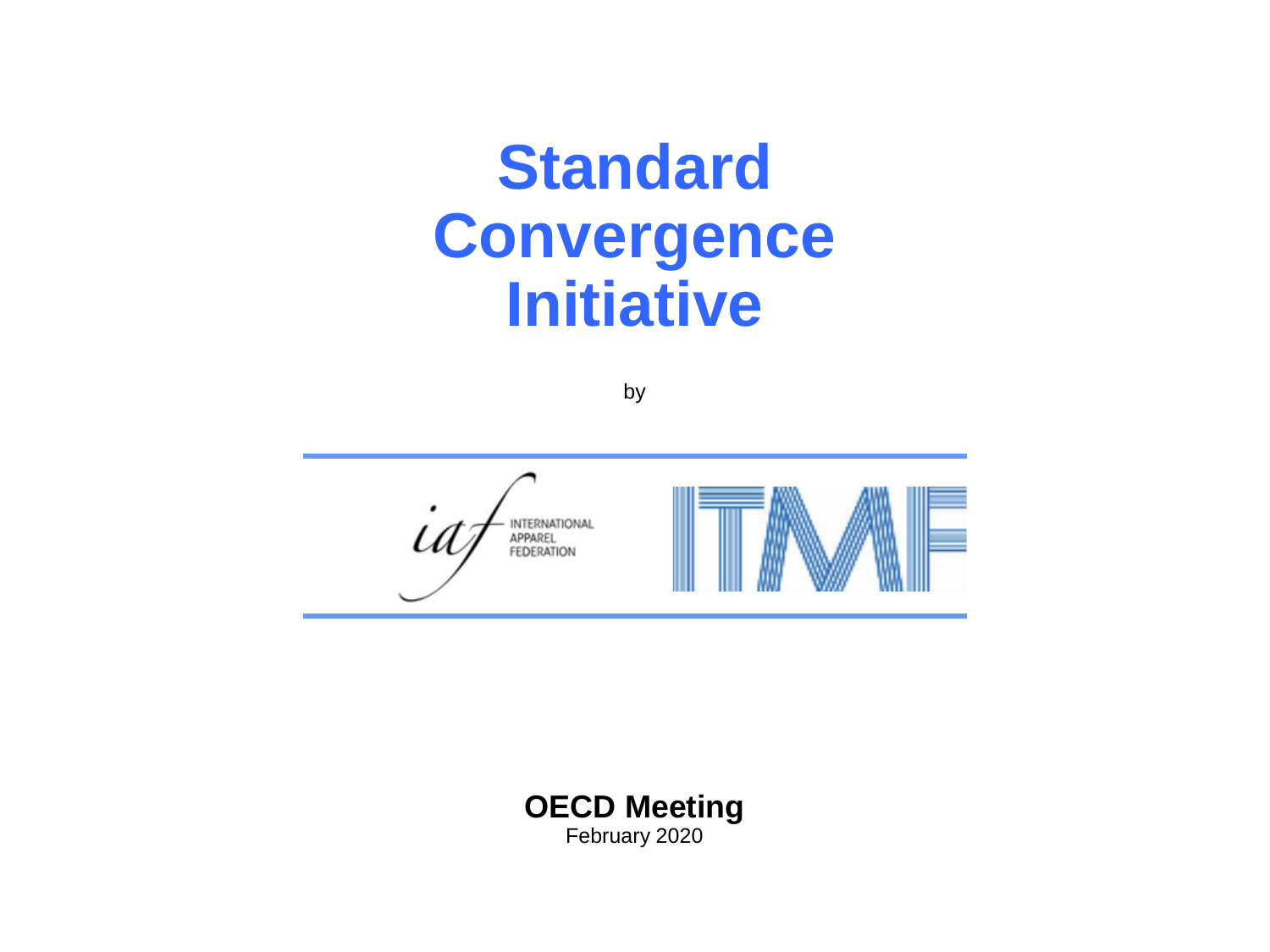

**ITMF and IAF have been working together since 2017 to address audit and standard fatigue in the textile and apparel industries..** 

**APPARFL FEDERATION** 

The International Apparel Federation (IAF) was founded in 1972 and unites apparel brands, manufacturers and their associations. Our member associations represent the apparel industries in close to 60 countries from all continents.

The International Textile Manufacturers Federation was founded in 1904 with members in over 30 countries that represent around 90% of global textile production from various segments of the industry such as the fibre, textile machinery, chemical and (home) textile companies.

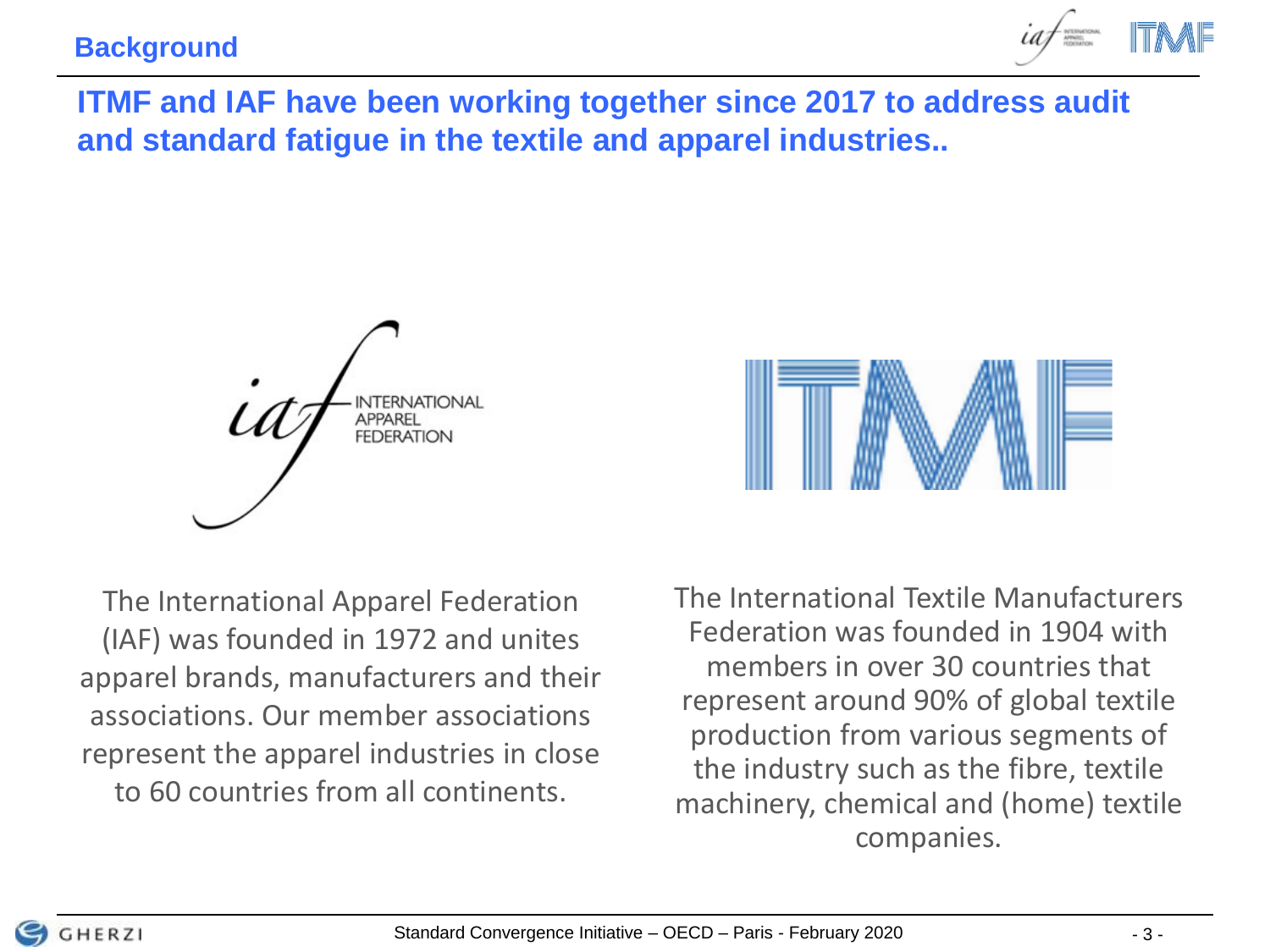#### **Background**



**Currently social compliance practices in the textiles and garment industries are redundant, confusing and unnecessarily complicated, leading to increased costs and dilution of focus**

## **Audit Fatigue**

### **Multiple inspections**

When the same supplier is undergoing multiple audits by different retailers, brands, standard holders or other entities, resulting in a multitude of inspections, disruptions and audit costs.

## **Standard Fatigue**

### **Conflicting requirements**

When suppliers have to accommodate differing and often conflicting requirements from their clients resulting in  $$ often unnecessary - high costs of adaptation.

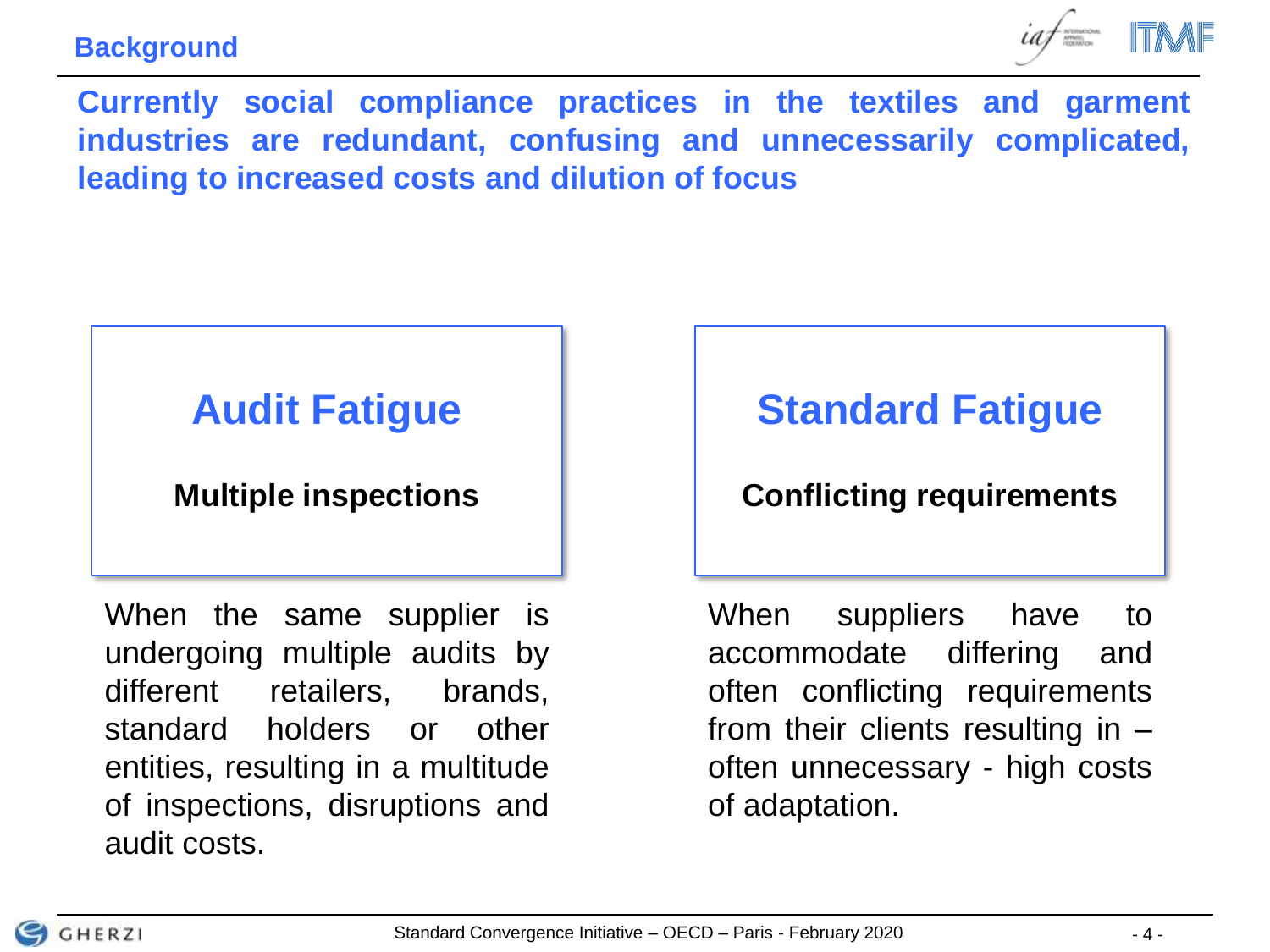## Evolution of Voluntary Sustainability Standards

*The emergence of new standards has been closely related to the developments in the international sustainability agenda, such as:*



- *United Nations, Rio 1992*
- *Kyoto Protocol 1997*
- *Globalization of Trade*
- *Information technology*
- *Changing consumer preferences*
- *Competition between market players*
- *Shifting responsibilities between private / public sector*

Source: International Trade Centre and European University Institute (2016). Social and Environmental Standards: Contributing to More Sustainable Value Chains. ITC, Geneva.



TRADE IMPACT FOR G(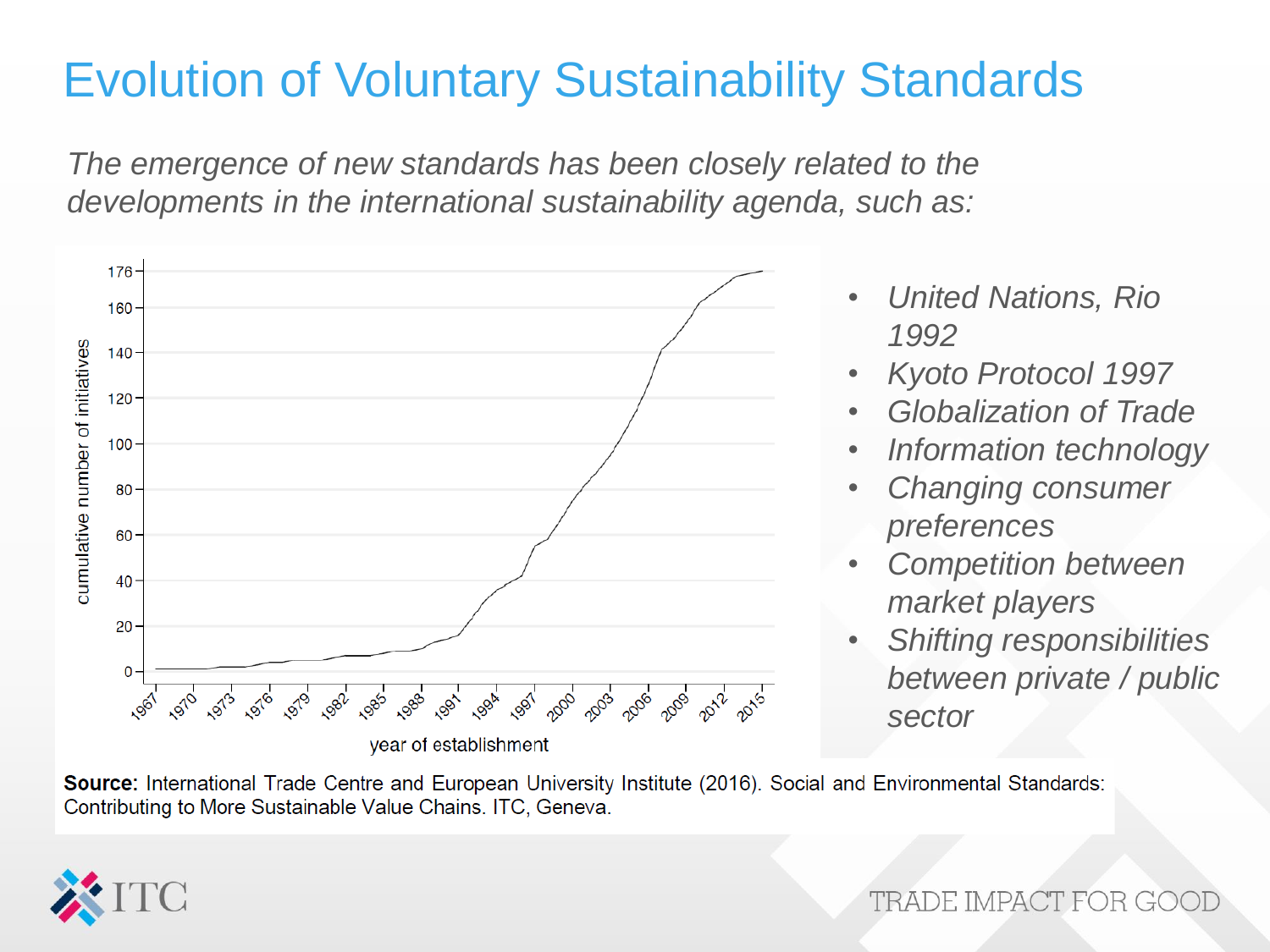

## **Objective**

To reduce audit and standard fatigue as well as improve workers conditions through the consolidation of the social compliance sector

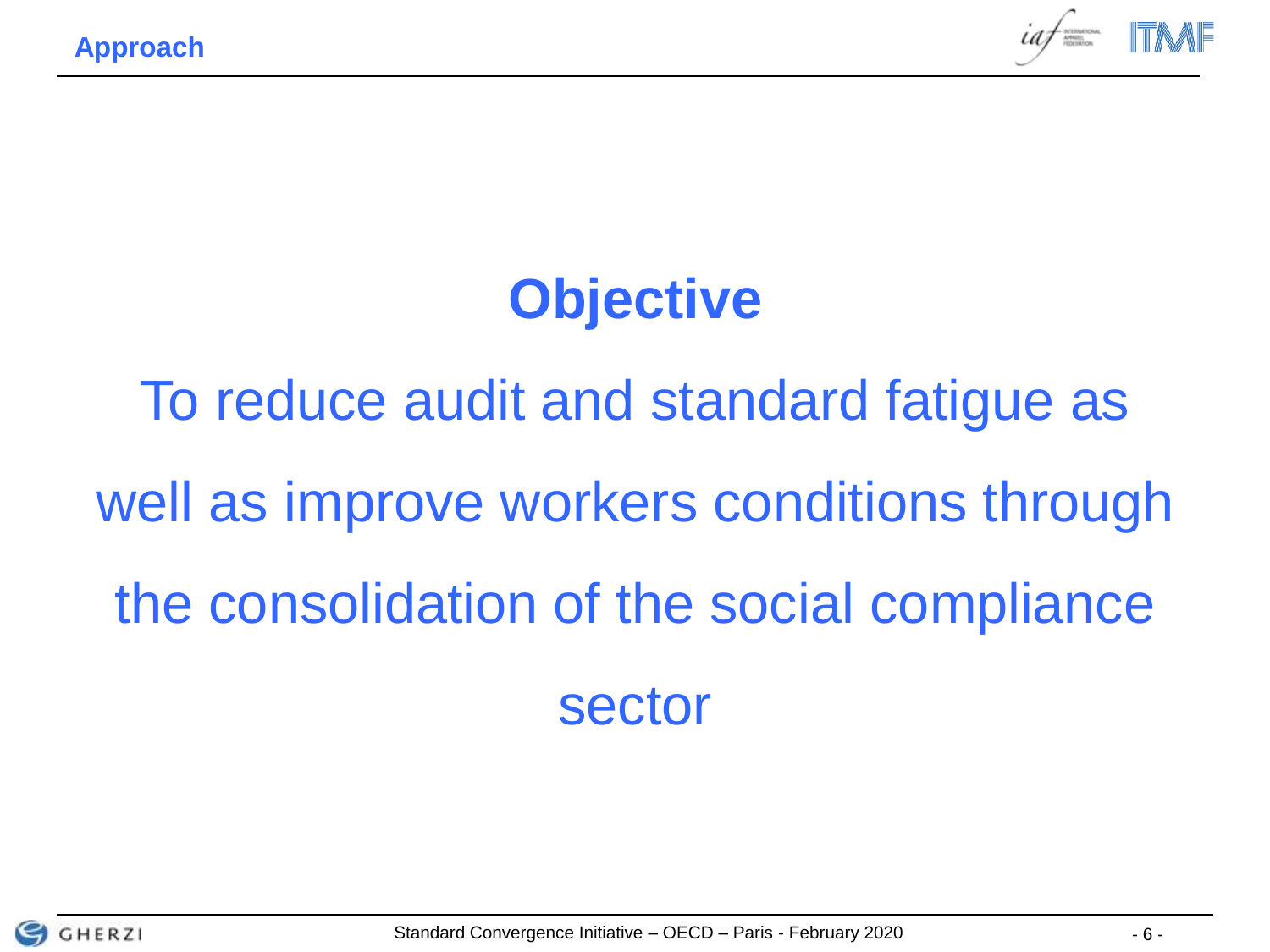

### **We take Walmart as the example of what we would like to achieve**

- **Walmart shifted to 3rd party audits for social compliance**
- **They scrutinized 8 social compliance programs across different industries**:
	- o Best Aquaculture Practices (BAP)
	- o Business Social Compliance Initiative (BSCI)
	- o Electronic Industry Citizenship Coalition (EICC)
	- $\circ$  International Labor Organization Better Work
	- o International Council of Toy Industry CARE
	- o Sedex Members Ethical Trade Audits (SMETA)
	- o Social Accountability International (SA 8000)
	- o Worldwide Responsible Accredited Production (WRAP)
- **Suppliers can select any one of the above 8 programs**
- **Walmart will continue to carefully review the audits and ensure that companies are compliant through those 3rd party audits**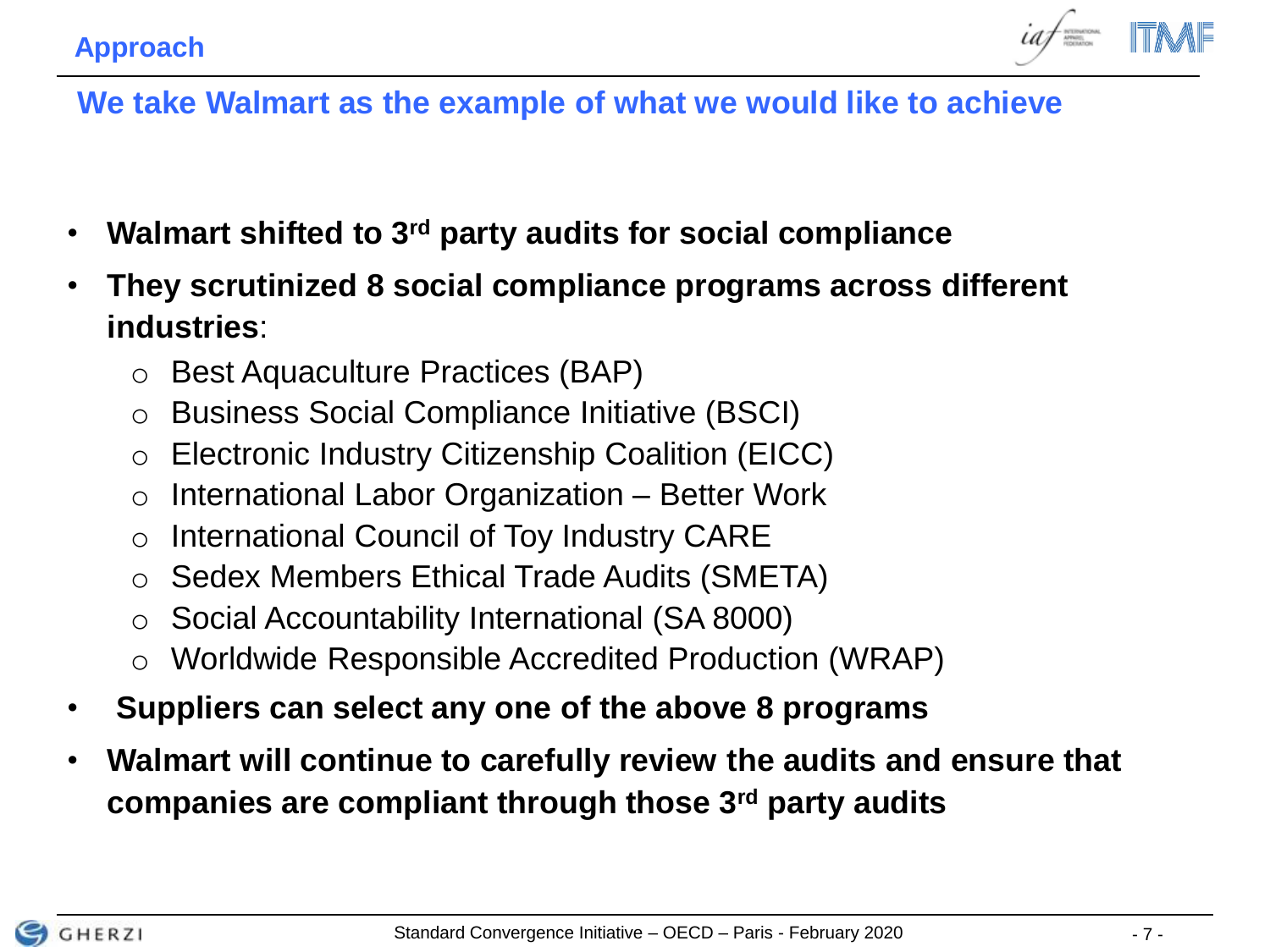

We propose that this translates into the following 4 criteria to qualify standard holders (3rd party, brands, retailers)

| 1. Ensure quality &                                     | 1. Compliance with OECD due diligence                                                                              |
|---------------------------------------------------------|--------------------------------------------------------------------------------------------------------------------|
| comprehensiveness                                       | guidance and ILO fundamental conventions                                                                           |
| 2. Consolidate                                          | 2. Willingness to harmonise standards                                                                              |
| <b>requirements</b>                                     | Willingness to work with others to harmonize or mutually recognize audits                                          |
| 3. Improve quality<br>and integrity of<br><b>audits</b> | <b>3. Auditors certified internationally</b><br>Use of certified auditors under a recognized certification program |
| 4. Reduce number                                        | 4. Use existing platforms for conducting audits                                                                    |
| of audits                                               | Use data that is already out there to avoid double auditing.                                                       |

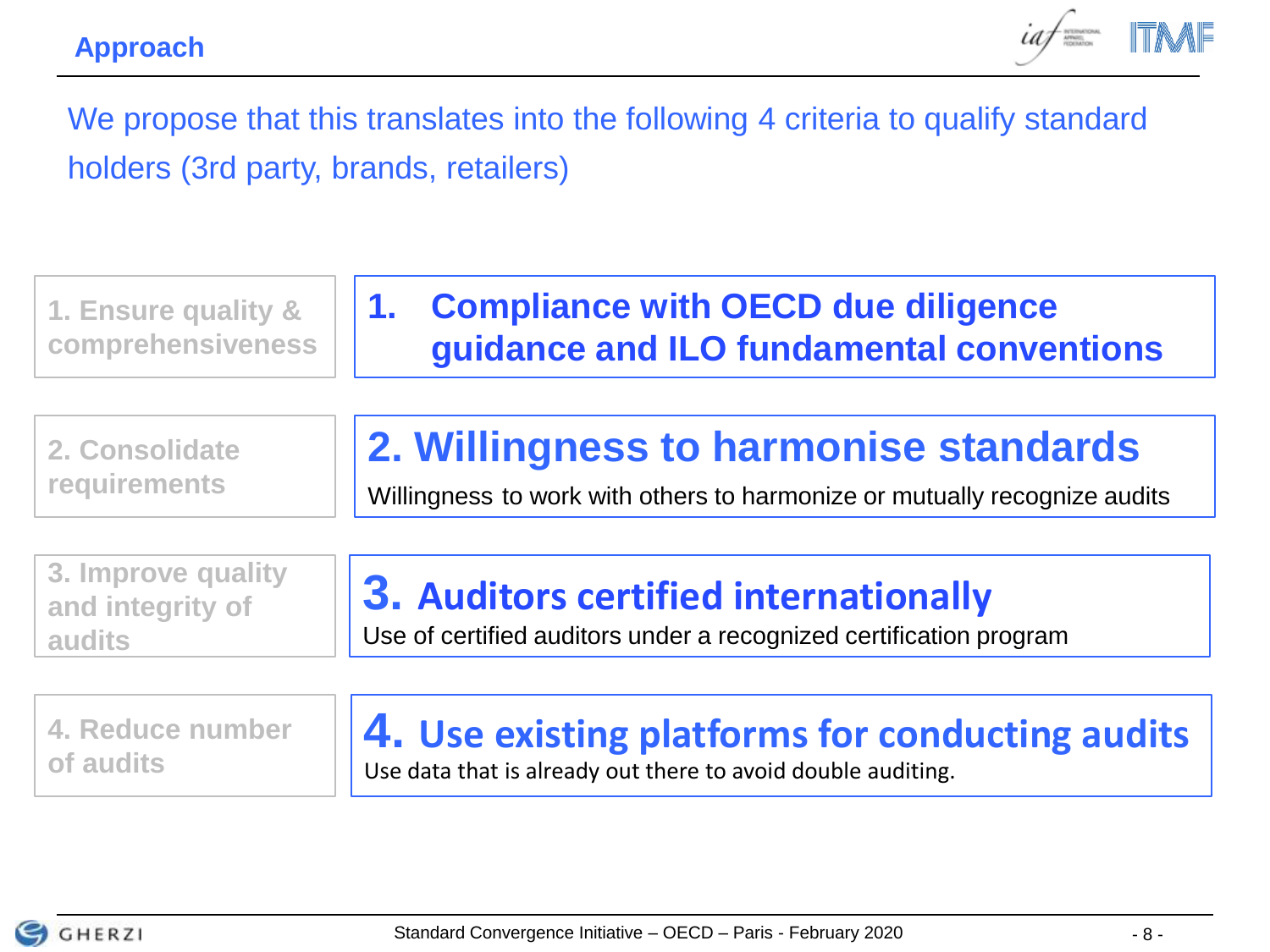#### **Approach**



We have met with various stakeholders in the Social Compliance world..

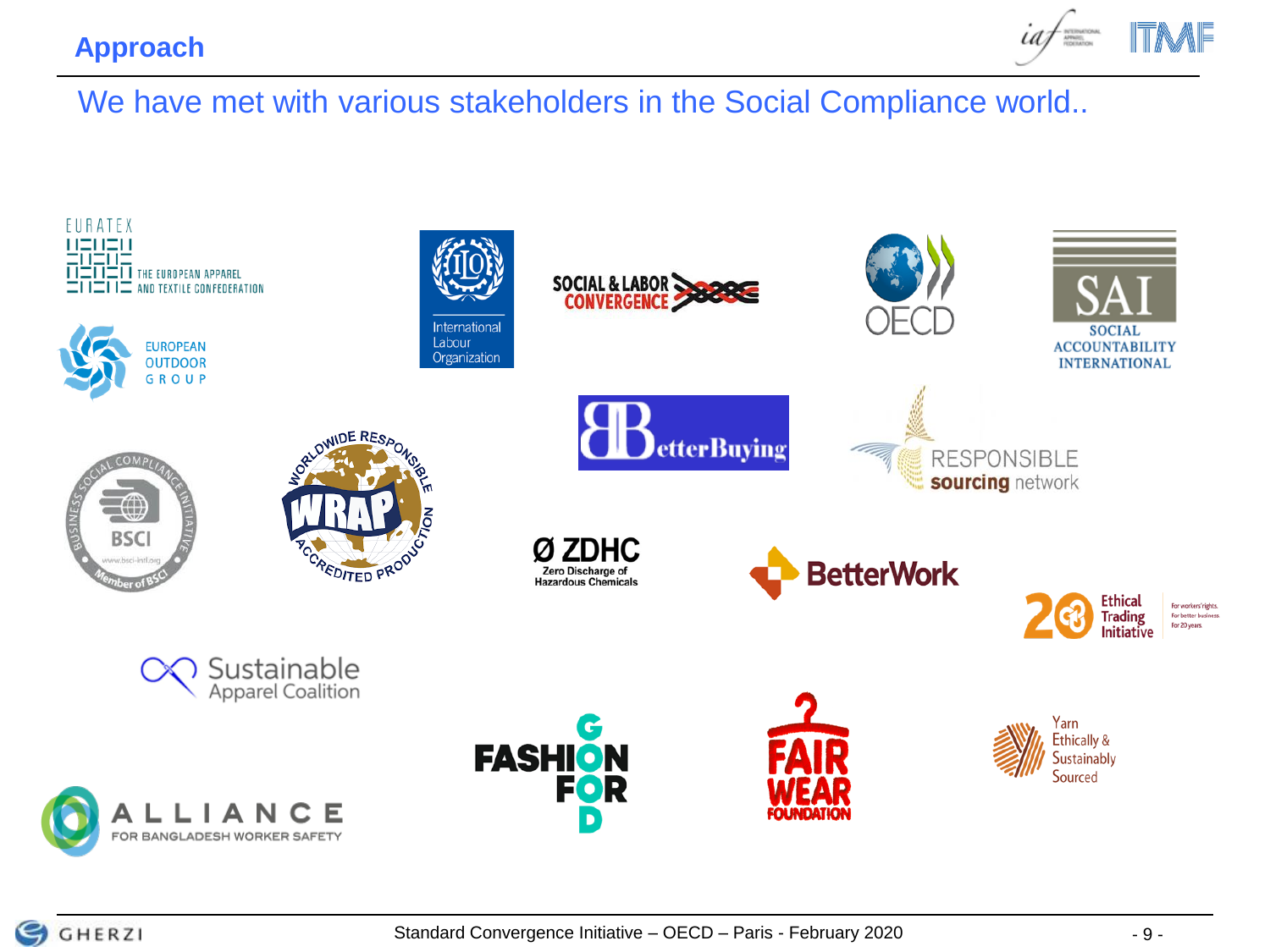**Proposal**



We would like to establish a working group to work jointly focus on the development of the industry globally